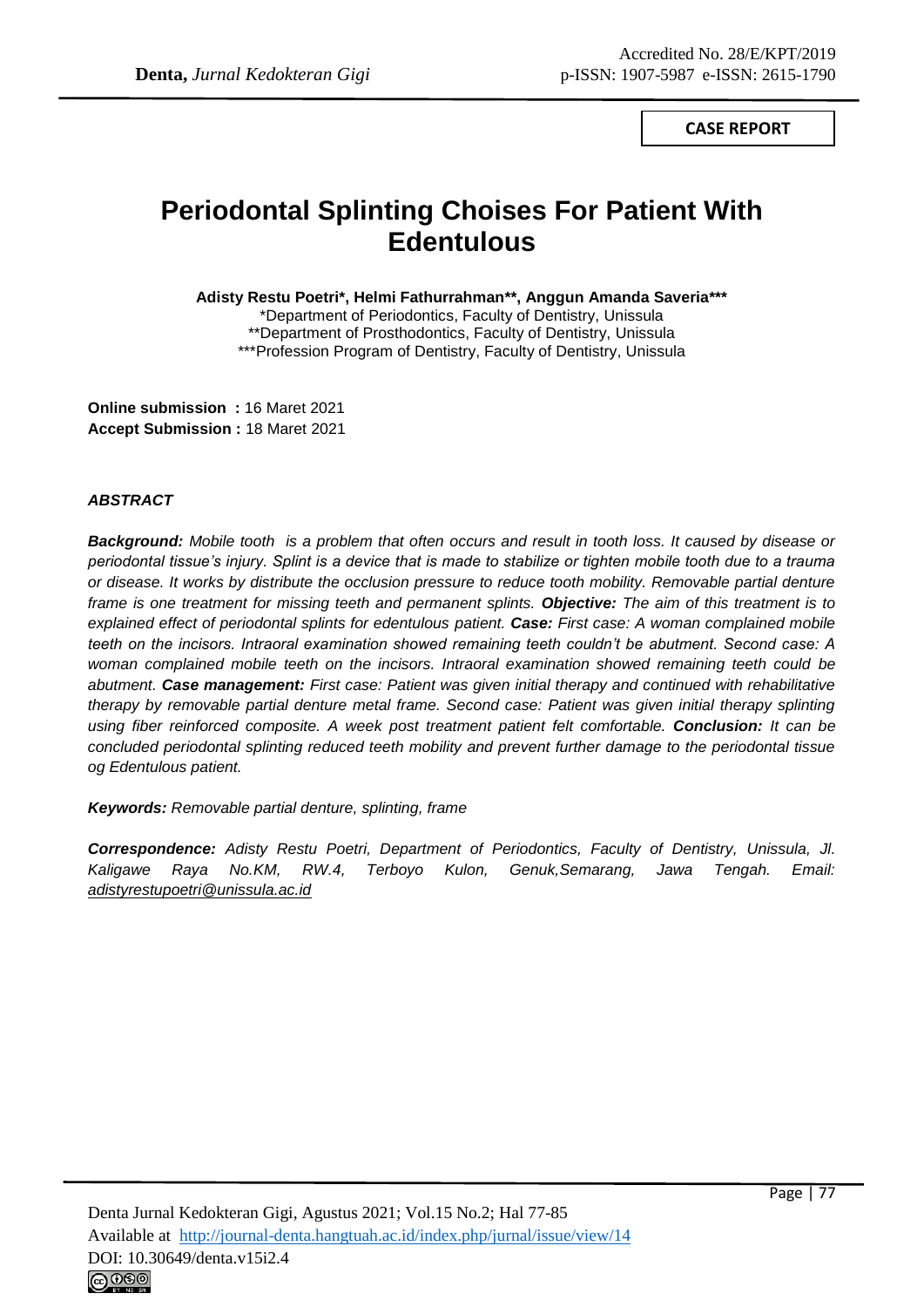## **INTRODUCTION**

Periodontitis is inflammation of periodontal tissues characterized by the formation of pockets and resorption of alveolar bone. Periodontitis can cause teeth to loosen and fall out of their socket. The initial teeth treatment for periodontitis with mobility is splinting. Splinting is a treatment that aims to stabilize or reduce the degree of tooth mobility, while a splint is a tool or material that serves to stabilize and tighten loose teeth<sup>1</sup>. Splinting is indicated for mobile teeth and caused discomfort to the patient<sup>2</sup>. Periodontal splint works by dividing the occlusal pressure across the teeth's surfaces to prevent further damage of the mobile teeth. Periodontal splint is used when the adaptive capacity of the periodontium has been exceeded and the degree of mobile teeth is incompatible with masticatory function<sup>3</sup>.

The important thing to do for splinting is selecting an abutment tooth. While selecting an abutment tooth for splinting one should always considet the pericemental area of an abutment tooth. Ante postulated that "The total periodontal membrane area of the abutment teeth must equal or exceed that of the teeth to be replaced." Patient with edentulous area should give special attention when determinint the type of periodontal splint. When ante postulated law is not fulfilled, it can cause an increase in periodontal tissue damage<sup>4</sup>.

Type of periodontal splints are classified according to time and shape. The type of splint according to time is a temporary splint and permanent splint, while based on its shape it can be a removable splint or a fixed splint<sup>5</sup>. Temporary splint can used with composite. The use of composite as base materials began to be developed to increase splinting strength which is currently widely known as Fiber Reinforced Composite (FRC), a fiber that is easy to manipulate, aesthetically pleasing and can be embedded in a resin structure<sup>6</sup>. One type of permanent splint is a removable partial denture metal frame<sup>4</sup>.

Removable partial dentures are denture that aim to replace part of the missing natural teeth and can be removed and installed by the wearer themselves<sup>3</sup>. The purpose of denture is to restore stomatognathic functions, masticatory, phonetic, aesthetic functions and maintain the condition of the remaining tissues. Denture helps to regulate functional forces to be evenly distributed so as minimize stresses that could potentially damage the periodontal tissues on other teeth<sup>5</sup>.

Removable partial denture can function as periodontal splint when the condition of the periodontal tissues in the remaining teeth is not good<sup>2</sup>. Removable denture partial metal rame is ideal periodontal splint compared to acrylic denture. Removable partial denture metal frame can be made narrower, thinner and stronger, and stiffer to achieve the ideal design<sup>4</sup>. The objective of this treatment is to explained effect of periodontal splints for edentulous patient.

# **CASES**

## **Case 1:**

A 46-years-old female patient came to dental hospital loose front teeth and only a few remaining teeth. The patient complained of difficulty speaking and eating. The patient wanted treatment for the loose teeth. The patient's tooth was extracted 6 months ago. The medical history of the patient revealed that the patient was in good health with no history of any systemic disease and or condition. She had no known drug allergy and was not taking any medication. The results of the general condition of the patient, BP: 127/68 mmHg, pulse: 69x/minutes, RR: 18x/minutes. Extraoral examination: face is symmetric, there is no swelly of lymph nodes and palpation (-). Intraoral examination: edentulous area 16, 15, 14, 13, 23, 24, 25, 26, 37, 36, 34, 44, 45, 46.

# **Case 2:**

A 42-years-old female patient came with loose front teeth since 2 years ago and felt uncomfortable. Intraoral examination revealed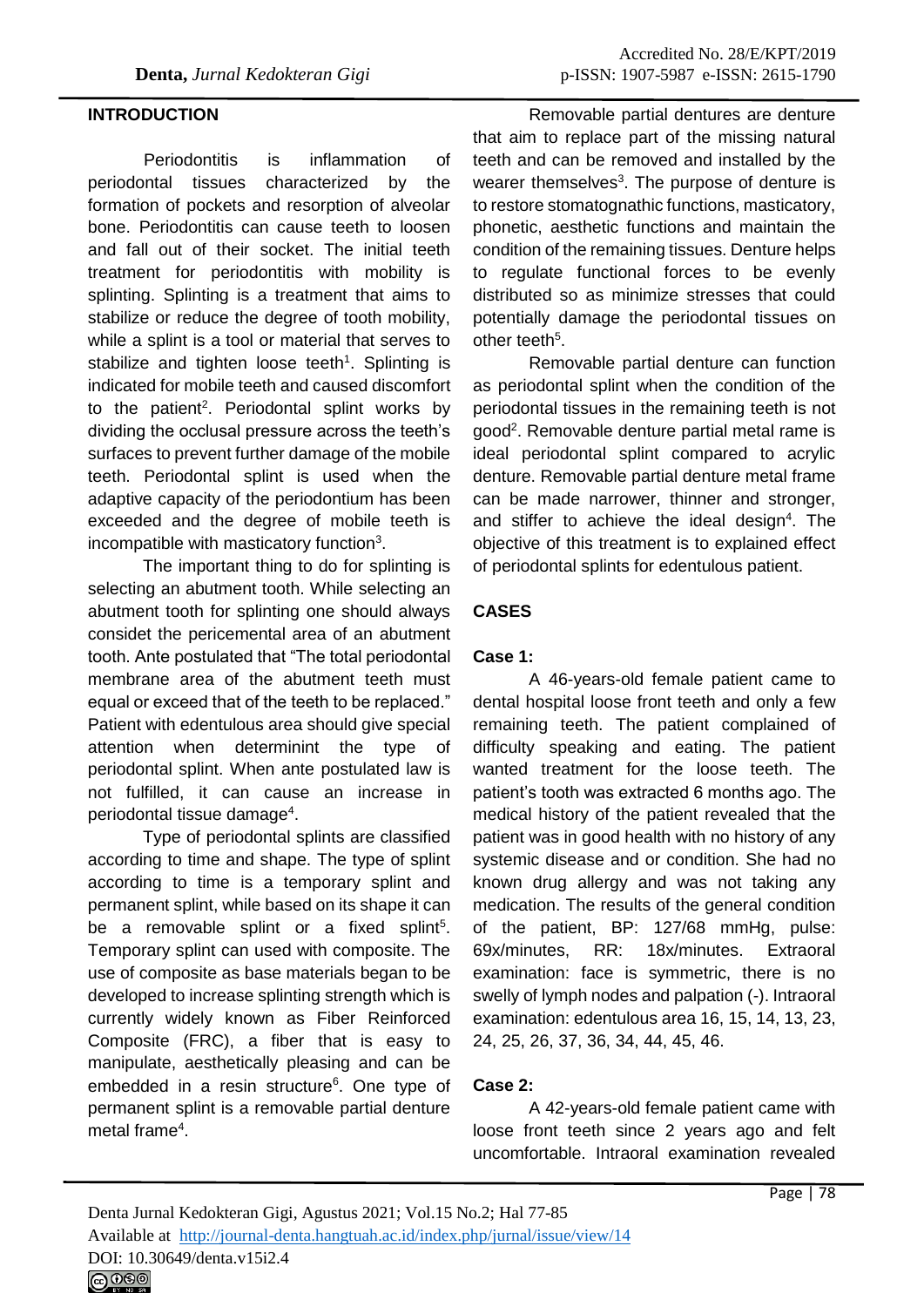reddish-colored gingiva on teeth 13, 12, 11, 22, 23, 25, 27, 28, 34, 33, 32, 31, 41, 42, 44, 45, 47. Unstippling gingival texture on teeth 17, 14, 12, 25, 27, 33, 32, 31, 41, 42, 43. Consistency: firm. Gingival recession was found in teeth 14 (3 mm), 13 (4 mm), 11 (2 mm), 23 (4 mm), 25 (4 mm), 35 (3 mm), 34 (3 mm), 33 (3 mm). mm), 32 (3 mm), 31 (3 mm), 41 (3 mm), 42 (3 mm), 43 (3 mm), 44 (3 mm), 45 (3 mm). Mobility of teeth 31 and 32 degrees 1), teeth 41 and 42 (degrees 2). Edentulous area on 36 and 46. The results of the examination showed that the patient's diagnosis was chronic periodontitis of teeth 31, 32, 41, 42. The posterior teeth were still sufficient and adequate to be used as abutments, so the treatment plan for the patient was a periodontal splint using fiber.



**Figure 1.** Intraoral examination

# **CASES MANAGEMENT**

### **Case 1:**

Initial treatment, patient was given scaling, root planing, moulding maxilla and mandibula (figure 1).



**Figure 2.** Moulding with mucostatic technique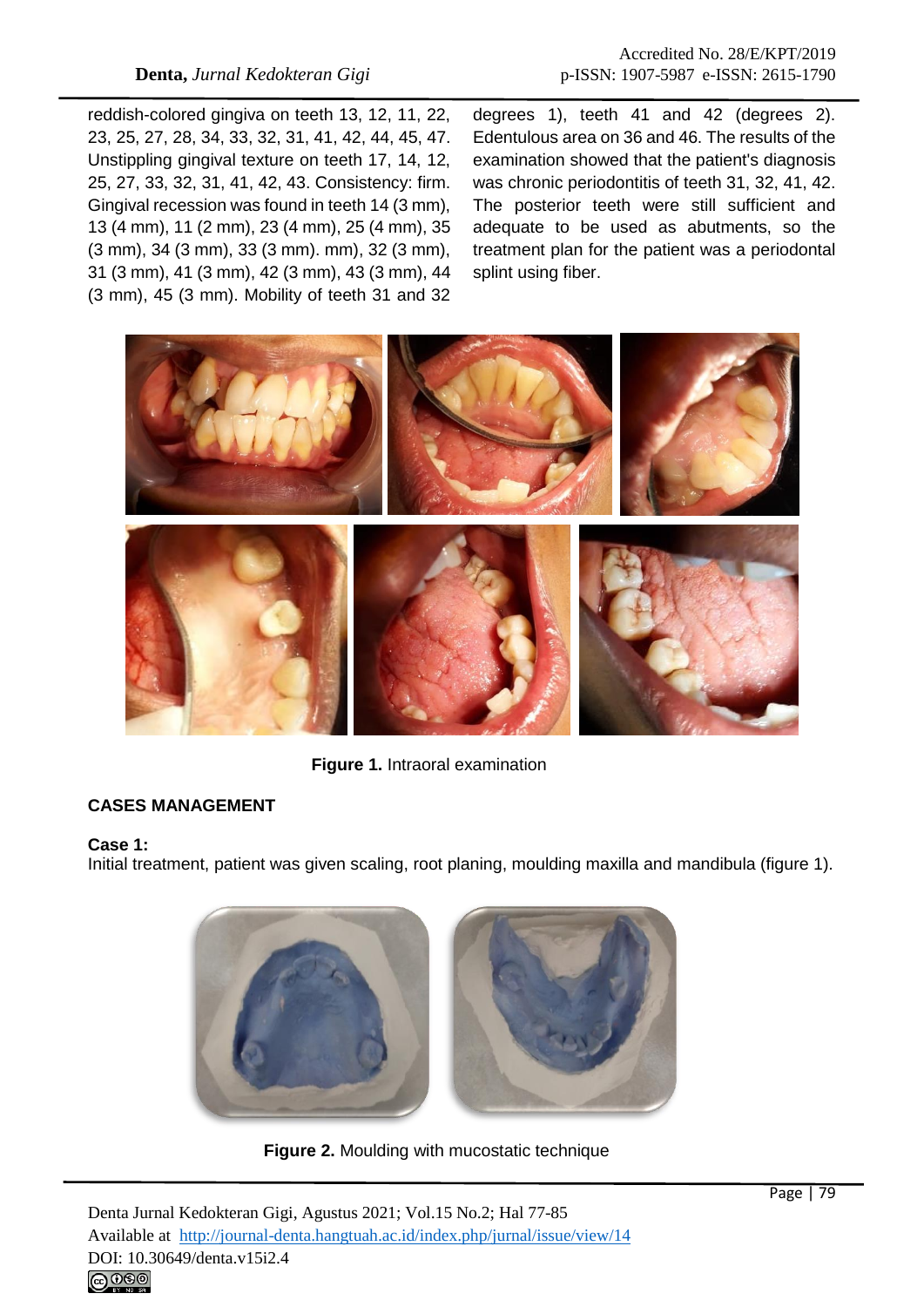On the next visit, tried in individual tray and made Border Molding. The patient was instructed to come and then tried in border molding, preparationed of occlusal rest and changed of amalgam filling to composite. Patient treatment was continued with mucocompression molding to imprint the muscles and areas that would support removable denture retention and stability (Figure 2).



**Figure 3.** Mucocmpression molding

On the fifth visit (Figure 3) the patient came for try in the metal frame which was tested on the patient directly by evaluating the retention, stabilization and distribution of occlusal forces on the loose teeth. The patient was instructed to come the following week

(Figure 4) for try in the baseplate and biterim and doing Maxillomandibulo Relationship (MMR). The patient's next visit was carried out try-in dental elements (Figure 5). After the results of the try-in match the working model, it can be entered into the dental laboratory for processing.



**Figure 4.** Try in frame



**Figure 5.** Try in base plate and bite rim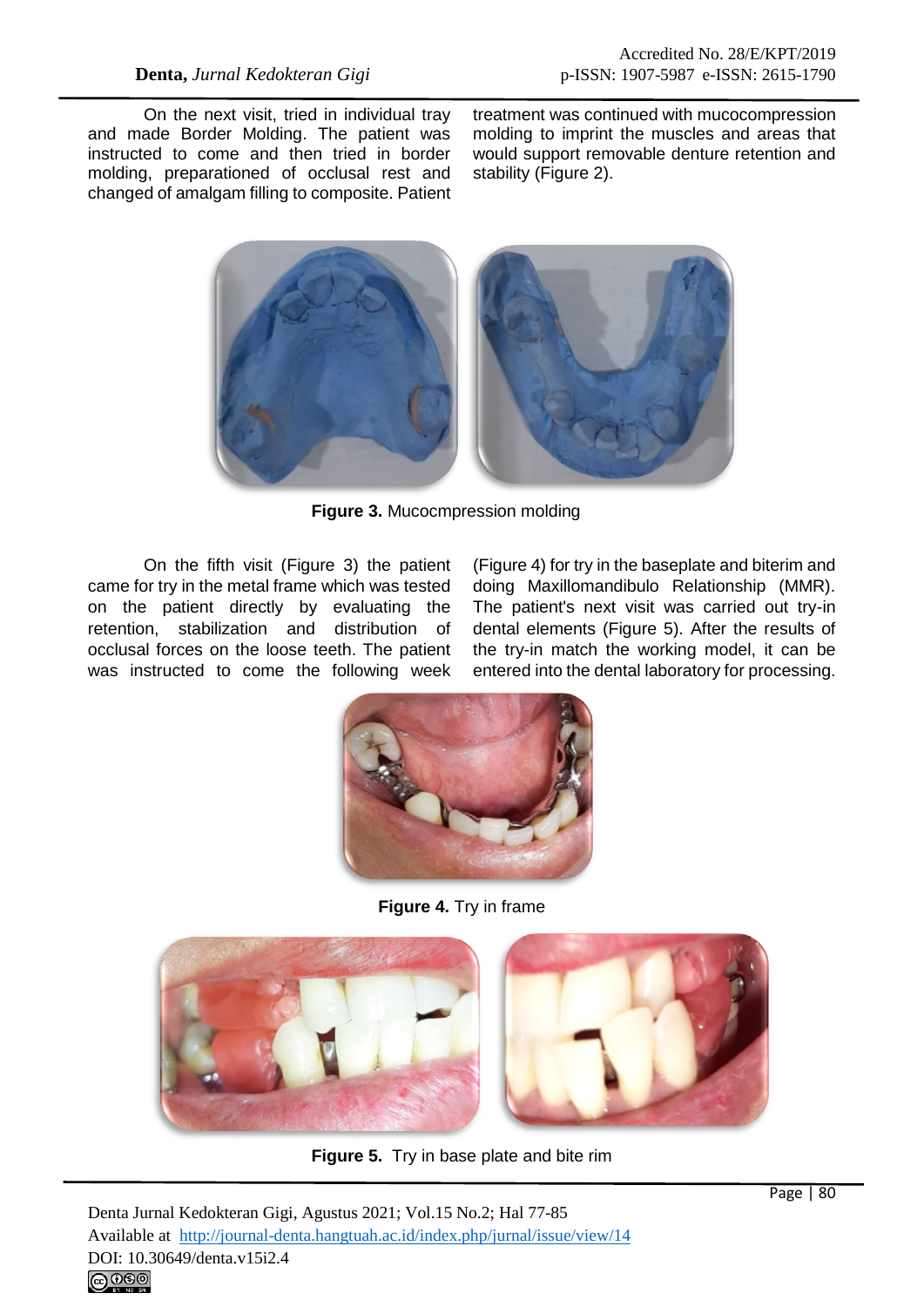

**Figure 6.** Try in dental elements

The last visit took the finished denture and inserted it into the patient (Figure 6) and was given instructions regarding the use and care of the denture. The patient was instructed one week later to be evaluated on removable partial

denture. The results of the evaluation, the patient feel more comfortable when eating and talking because the teeth do not feel loose anymore.



**Figure 7.** Metal frame removable partial denture insertion

# **Case 2:**

On the first-time round, a full-mouth scaling and root planning were performed a week later as well as polishing of all the rough dental surfaces and was followed by occlusal adjustment. The splint installation procedure was started by measuring the fiber length as needed in the dental model from teeth 34 to 44 using dental floss, then prophylaxis was carried out. All labial and lingual surfaces were cleaned with a pumice and a low speed hand-piece. Fiber is taken using tweezers and then the fiber is cut according to the required amount. Fiber should be kept out of light by placing it under a cover

during preparation. Fiber is placed on a glass plate. The lingual part of teeth to be splinted was applied with 37% etching for 10 seconds, then rinsed dry and then isolated with a cotton roll. Bonding was applied with a microbrush, gently air-dried and curing for 20 seconds. Fiber in a closed container is applied composite with the help of a plastic filling instrument. Flowable composite resin is applied in a thin layer on the lingual of the tooth to be treated. A toothadjusted FRC is applied and gently pressed against each tooth. Make sure the fiber is not in the occlusion area. The fibers were pressed into the interproximal space, then curing for 5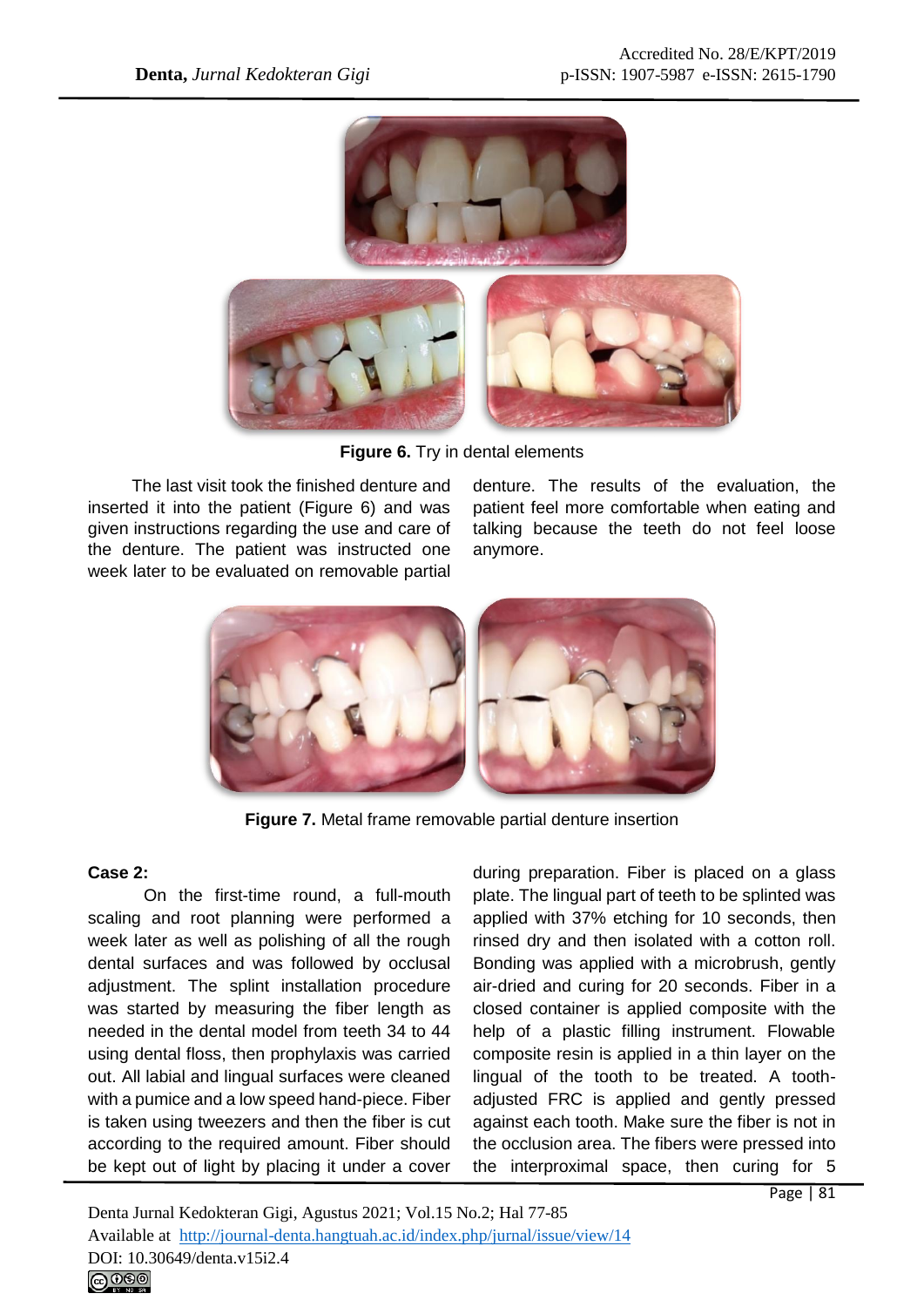seconds on each tooth. Then the entire fiber splint was covered with a thin layer of composite (0.5 mm). Then curing for 40 seconds. Fiber should not be cut when finishing/polishing the splint. Excess resin is removed with a composite finishing bur. Polishing was carried out using a hand-piece at a speed of 3000 rpm. Fiber should not be exposed. Check for occlusion by instructing the patient to do biting and chewing

movements. The patient is asked whether there is a lump or discomfort. Then the patient was given education not to eat hard food first, not to play with fiber splints with the tongue, always maintain dental and oral hygiene by brushing teeth 2 times a day in the morning and at night before going to bed, brushing between teeth with an interdental brush, using a toothbrush with soft bristles, and came back for control after 7 days.



**Figure 12.** Extracoronal periodontal splinting using FRC

## **DISCUSSION**

Loose teeth are a common problem in the oral cavity and can cause teeth to fall out of their sockets or avulsion. This condition can occur due to injury or disease of the periodontal tissues. Loose teeth can be physiological or pathological problems. Increased mobility of teeth can be caused by many factors, the most common factor causing loose teeth is inflammation caused by plaque accumulation and trauma from occlusion. Loose teeth is one of the clinical signs of periodontitis that occurs due to damage to the bone that supports the teeth, the expansion of inflammation from the gingiva to the deeper supporting tissues and the pathological process of the jaw that often occurs in chronic periodontitis patients accompanied by occlusion trauma, so that the reduction in the degree of tooth mobility is one of the causes of tooth loss, one of the main goals of periodontal therapy $6,7$ . The degree of tooth mobility according to Miller is divided into 3, namely 1) Grade I: Slightly more than usual; 2) Grade II: loose teeth <1 mm; 3) Grade III: Loose teeth >1

mm horizontally with movement in a vertical direction.

The occurrence of loose teeth is divided into two stages, the initial stage is the intrasocket stage, namely the socket where the tooth is moving within the boundaries of the periodontal ligament. In the early stages of tooth movement about 0.05 to 0.10 mm due to a force of about 100 lb. The second stage is gradual and is associated with the elastic deformity of the alveolar bone in response to increased horizontal pressure. Treatment of loose teeth due to periodontitis is carried out in stages. These stages are the initial, surgical, rehabilitative, and maintenance stage. Splinting is an initial stage, in addition to splinting at this stage, occlusion adjustments are also made to eliminate any occlusive trauma that can interfere with treatment. Splinting plays a role in fixation of teeth so that the degree of tooth mobility is reduced and will gradually be followed by periodontal tissue repair.

There are various kinds of splints based on purpose, duration of use, and location. Ferencz classified splints into short-term splints,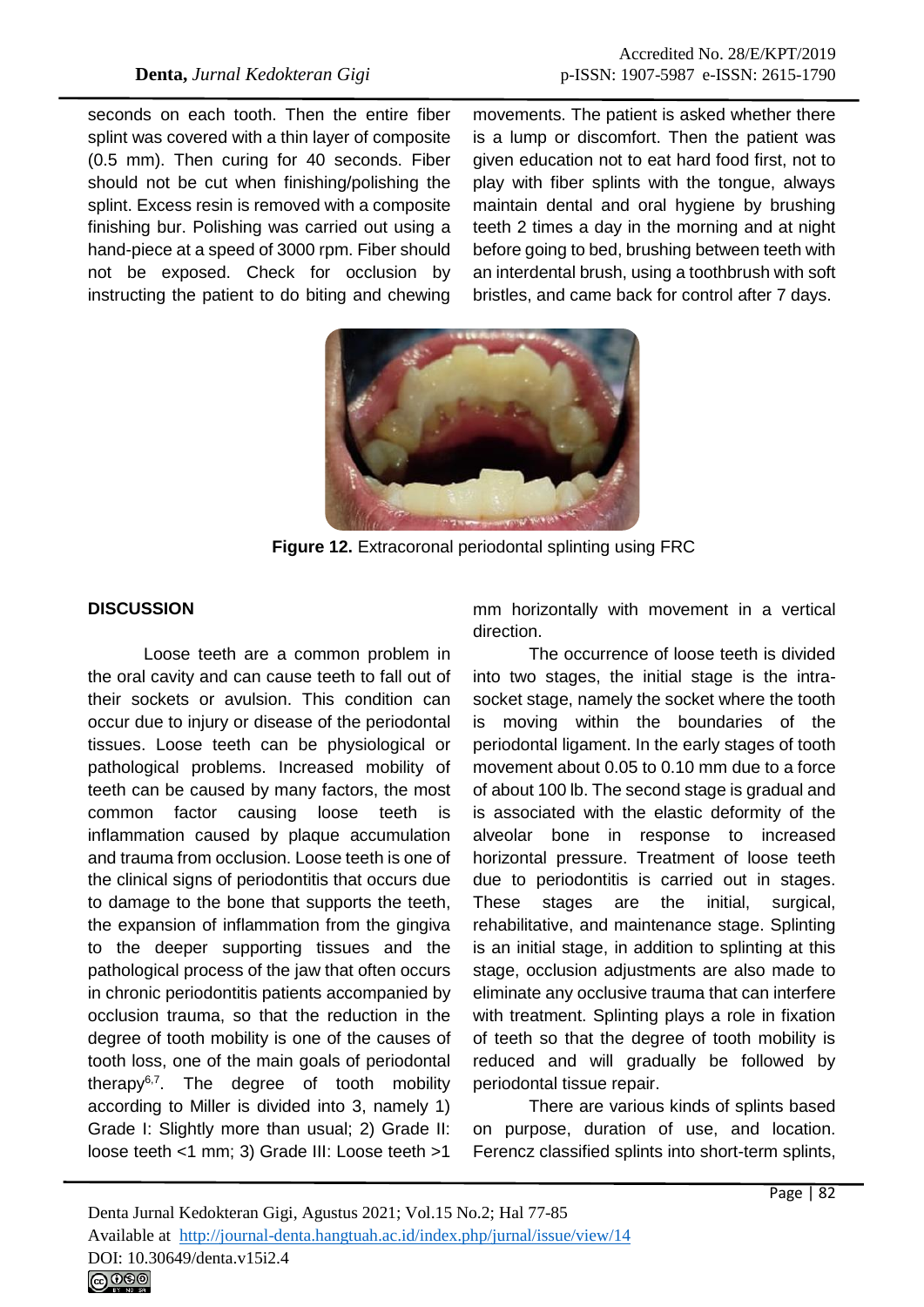temporary splints, and long-term splints according to the necessity. Short-term splints are splints used for less than 6 months during periodontal treatment and may change for other types of splints<sup>2</sup>. A temporary splint is a splint that may be used from several months to years for diagnostic purposes, and usually leads to a more permanent type of stabilization. Permanent splints are worn indefinitely and can be repaired or removed. Splints are intended to increase functional stability and improve aesthetics in a long-term. This splint is usually placed only after completion of periodontal therapy and achievement of occlusal stability. Examples include Pin ledge type of abutment, clasped supported partial denture or better-known metal frame partial denture as in case<sup>8</sup>.

In the first case, the treatment option taken to address the patient's main complaint was to make a removable partial denture with a metal frame. Making metal frame splinting aims to reduce lateral forces, masticatory force distribution throughout the teeth evenly. Adjustment of the occlusion prior to splint placement aims to eliminate premature contact and occlusal trauma, both primary and secondary, and to improve the condition of the temporomandibular joint. If the periodontal tissue is unable to withstand functional stresses, the teeth will be loose, this can interfere with function, especially in cases such as the patient above who has lost a lot of teeth $4$ .

For conventional splinting periodontal, joining teeth together in a splint system is an important method used to decrease mobility in cases of reduced periodontal support. Several biomechanical studies investigated the influence of bone levels and splinting on teeth with reduced periodontal support height. The reduced bone support and unfavorable crown to root ratio of an abutment will reduce the area of the periodontal ligament and also increase the leverage when a non axial load is applied. Removable metal frame partial denture showed an improvement in stress distribution to the supporting structures<sup>10</sup>. A review of removable partial denture as periodontal therapy pointed

out that a tooth that has lost more than 50% of its bone support is indicates for removable partial denture for periodontal splinting<sup>11</sup>.

In the second case, splinting treatment with FRC material was carried out because the patient's teeth were crowded so that the FRC could be attached to the tooth surface, besides that there were still teeth that could be used as abutments. The various FRC thicknesses can be adjusted according to the length of the tooth to be treated. FRC is a new invention, modern, effective, high aesthetic value, provides comfort for patients and is easy to clean. Fiber with FRC material can be used for palatal or lingual splinting, labial splinting or occlusal splinting<sup>12</sup>. The advantages of this material are that it is very easy to maintain, metal free, transparent, aesthetically pleasing, and looks natural. Fiber Reinforced Composite splint is a splinting material that combines the adhesive properties of a composite with the strength of a fiber. The combination of fiber and composite materials allows the splint to have a minimal thickness but remain strong. These two materials are chemically bonded thereby increasing the bond strength between the two materials and extending the splint's life span<sup>13,14</sup>.

Fiber Reinforced Composites (FRC) also have several weaknesses, including the possibility of fracture and attrition of the occlusal part if there is excessive pressure. Delamination and secondary caries can also occur if the application of FRC to the tooth surface is carried out in an inappropriate manner. The mechanical properties of FRC can also decrease after hydrolytic aging<sup>15,16</sup>. After the splint was carried out, the patient was given some information for education related to the treatment that had been given, including not eating hard food first, not playing with the fiber splint with the tongue, always maintaining oral hygiene by brushing teeth 2 times a day in the morning and the night before going to bed, brushed between the teeth with an interdental brush, used a toothbrush with soft bristles, and came back for control 7 days later.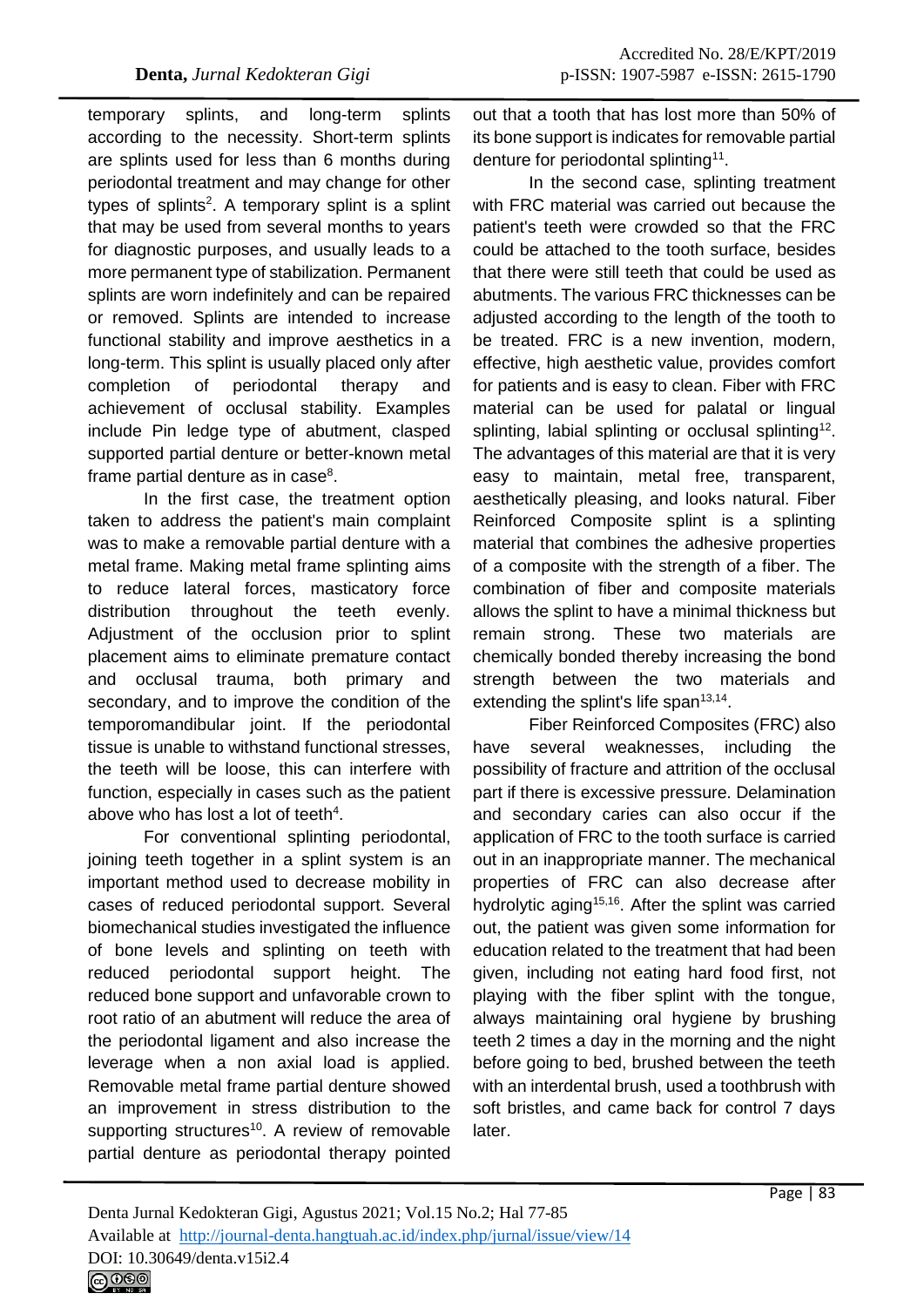The important thing to note regarding loose tooth therapy is the patient's oral hygiene. Therefore, determining the design of dentures is very important so that patients can maintain oral hygiene independently at home and do not easily cause food impaction. Denture design is also important because it relates to periodontal health and its role in maintaining the stability of the remaining teeth. Determining the number of teeth that are guards is also something that must be considered so that the purpose of using dentures is achieved. Determination of the abutment teeth used is based on the ante law, i.e. the abutment teeth are at least as large as the missing teeth or loose teeth. Increasing the number of abutments can help increase the support for the periodontal tissues. In addition, it will reduce torsion and lateral pressure which has the potential to damage the periodontal tissue of the abutment teeth. In the condition that the abutment teeth have disturbances in the periodontal tissue, the use of more than one tooth can be an option as additional support $6$ .

# **CONCLUSSION**

In the condition of loose teeth and many missing teeth, to restore stomatognathic function and reduce tooth mobility, periodontal splinting can be used. The choice of splinting with metal frame removable dentures can be an option when the patient has lost so many teeth that no abutment can be used. The use of periodontal splinting using FRC can be used on loose teeth with sufficient abutments.

# **REFFERENCES**

- 1. Lenggogeny P, C Masulili SL. Gigi Tiruan Sebagian Kerangka Logam Sebagai Penunjang Kesehatan Jaringan Periodontal. MKGI. 2015;  $1(2)$ :  $123 - 9$ .
- 2. Agung IG, Ambarawati D. Penatalaksanaan Mobilitas Gigi Dengan Splinting Fiber Komposit. Medicina. 2019; 50(2):226–9.
- 3. Octavia M, Soeroso Y, Kemal Y. Adjunctive Intracoronal Splint in Periodontal Treatment:

Report of Two Cases. J Dent Indonesia. 2014; 21:94-9.

- 4. Kathariya R, Archana D, Rahul G, Nandita B, Venu V, Mohammad YSB. To Splint or Not to Splint: The Current Status of Periodontal Splinting. J Int Acad Periodontoal. 2016; 18(2): 45-56.
- 5. Djais AI. Berbagai Jenis Splint Untuk Mengurangi Kegoyangan Gigi Sebagai Perawatan Penunjang Pasien Penyakit Periodontal Variety of Splint to Minimize Tooth Mobility as Supporting Treatment on Periodontal Disease Patient. J Fak Kedokt Gigi Univ Hasanuddin. 2011;10(2):124–7.
- 6. Rajan K, Ramamurthy J. Effect Of Restorations On Periodontal Health. Journal Of Dental And Medical Sciences. 2014;13(7): 2279-0861.
- 7. Lenggogeny P, Masulili LC. Studi Pustaka Gigi Tiruan Sebagian Kerangka Logam Sebagai Penunjang Kesehatan Jaringan Periodontal. Maj Ked Gi Ind. 2015;1(2): 123-9.
- 8. Oktawati S, Asalui TR, Mardiana A, S Narditmo SP. Surgical approach to treat chronic periodontitis and followed with metal frame partial denture: A case report. Med Clin Pract. 2020; 3(S1): 100 – 4.
- 9. Azodo CC, Erhabor P. Management of Tooth Mobility in The Periodontology Clinic: An Overview And Experience From A Tertiary Healthcare Setting. Afr J Med Health Sci*.* 2016; 15:50-7
- 10. Geramy A, Adibrad M, Sahabi M. The effects of splinting periodontally compromised removable partial denture abutments on bone stresses: a three-dimensional finite element study. J Dent Sci. 2010; 5(1): 1 – 7.
- 11. Phoenix D, Cagna DR, Defreest C, Stewart KL. Stewart's Clinical Removable Partial Prosthodontics, 3rd ed. Chicago: Qintessence; 2004. P. 119 – 285.
- 12. Ichwana DL. Fiber Composites as A Method of Treatment Splinting Tooth Mobility in Chronic Periodontitis. J Dentomaxillofac Sci. 2016; 1(3):190-2.
- 13. Uludag, B., Polat, S., Sahin, V., Tokar, E., Goktung, G. A technique for fabrication of an extracoronal attachment-retained removable partial denture to fit an existing fixed partial denture. J Prosthodont. 2012; 21(2): 138-40
- 14. Octavia M, Soeroso Y, Kemal Y. Adjunctive intracoronal splintt in periodontal treatment: